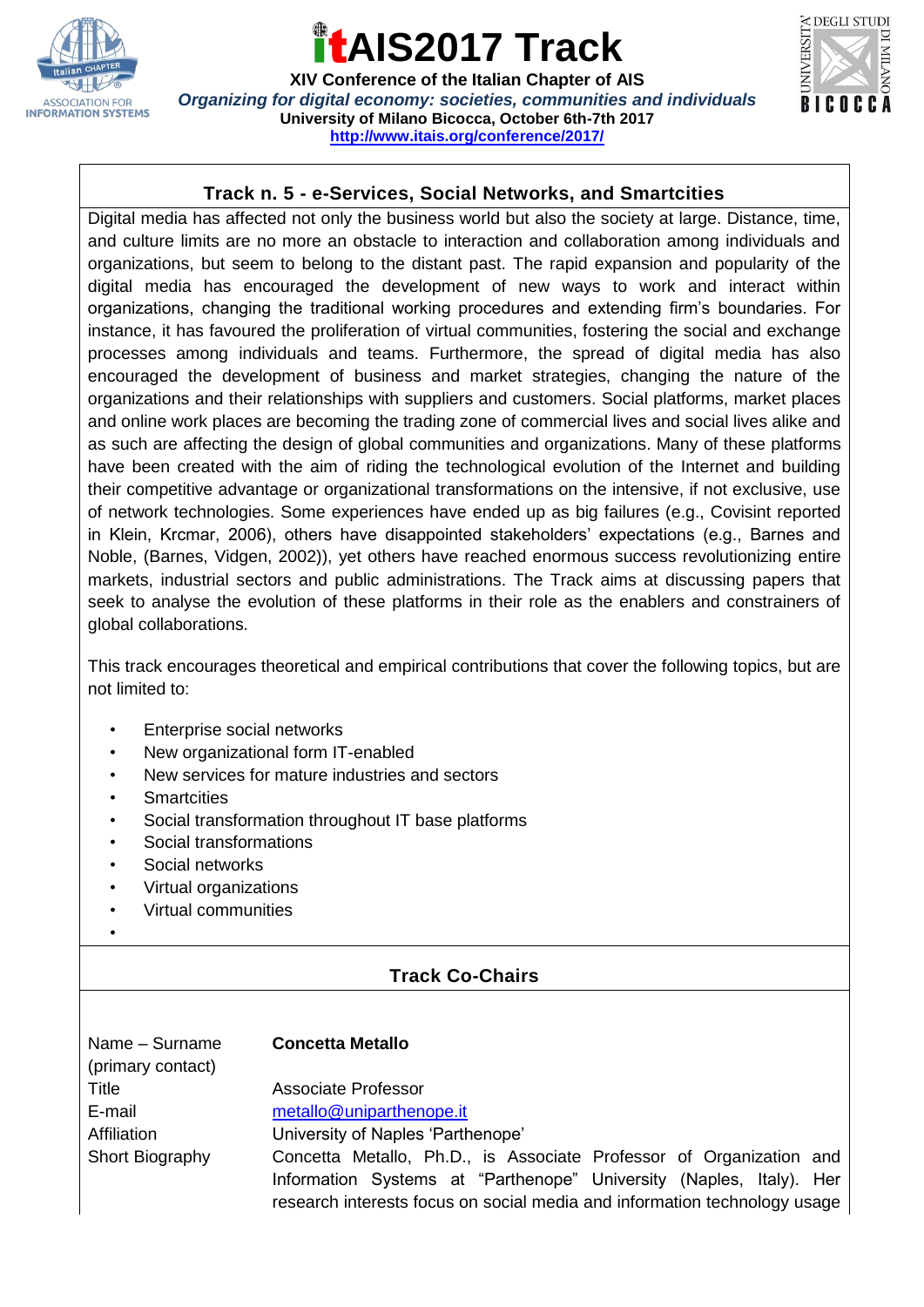

## **AIS2017 Track**



**XIV Conference of the Italian Chapter of AIS** *Organizing for digital economy: societies, communities and individuals* **University of Milano Bicocca, October 6th-7th 2017 <http://www.itais.org/conference/2017/>**

> behavior. She has published papers in journals such as Government Information Quarterly, Behaviour & Information Technology, Information Systems Management, International Journal of Technology Management, Journal of Computer Information Systems. She served as track chair in several conferences such as itAIS Conference, SIDREA International Workshop, and WOA.

Name – Surname **Lapo Mola** E-mail [Lapo.mola@skema.edu](mailto:Lapo.mola@skema.edu) Affiliation SKEMA Business School

Title Associate Professor

Short Biography Lapo Mola (PhD IULM University - Milan) is Associate Professor at SKEMA Business School (Université Côte d'Azur), and member of the KTO (Knowledge, Technology and Organization) Research Center, Sophia Antipolis France. His research focuses on organizational impacts of information systems. Lapo Mola has published, among others, in European Journal of Information Systems (EJIS), European Journal of Operational Research (EJOR), Electronic Markets (EM), Information Systems Journal (ISJ). He served as Chair and track chair in many AIS and AIS affiliated conference such as ECIS - European Conference on Information Systems, ICIS - International Conference on Information Systems, itAIS - The conference of the Italian Chapter of AIS and MCIS – Mediterranean Conference on Information Systems.

Title Doctor

## Name – Surname **María-Dolores Guillamón**

E-mail mdguillamon@um.es Affiliation University of Murcia Short Biography Maria-Dolores Guillamón, Ph.D., is a Lecturer of Public Sector Accounting at the University of Murcia, Spain. She participates as a member of the European Accounting Association and the Comparative International Governmental Accounting Research Network. Her research interests focus on transparency, e-disclosure and public sector accounting and management. She has published papers in journals such as Government Information Quarterly, Local Government Studies, International Review of Administrative Sciences and Accounting, Auditing & Accountability Journal.

## **Track programme committee members**

Rocco Agrifoglio, agrifoglio@uniparthenope.it, University of Naples 'Parthenope', Italy Francisco Bastida, alba@um.es, University of Murcia, Spain Bernardino Benito, benitobl@um.es, University of Murcia, Spain Nabila Boukeff, Nabila.boukeff@skema.edu, SKEMA Business School, France Benedetta Gesuele, benedettagesuele@gmail.com, University of Naples 'Pegaso', Italy Renata Kaminska, renata.kaminska@skema.edu, SKEMA Business School, France Ana María Ríos, anamaria.rios@cud.upct.es , University Centre of Defence at the Spanish Air